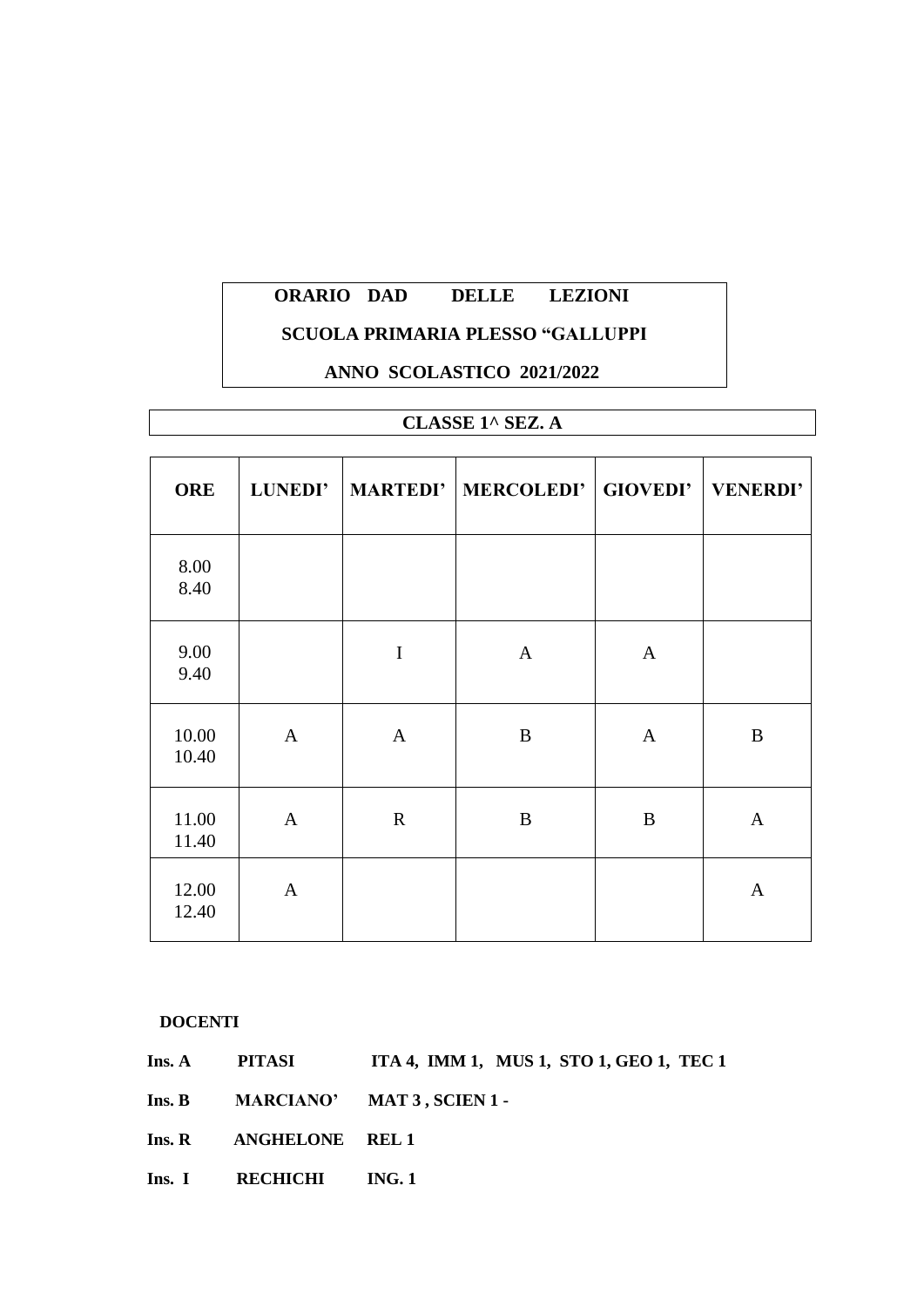# **PLESSO " P: GALLUPPI"**

## **ANNO SCOLASTICO 2021/2022**

# **CLASSE 1 SEZ. B**

| <b>ORE</b>     | <b>LUNEDI'</b> | <b>MARTEDI'</b> | <b>MERCOLEDI' GIOVEDI'</b> |   | <b>VENERDI'</b> |
|----------------|----------------|-----------------|----------------------------|---|-----------------|
| 8.00<br>8.40   |                |                 |                            | B |                 |
| 9.00<br>9.40   | A              | A               | A                          | B | A               |
| 10.00<br>10.40 | A              | A               | $\mathbf R$                | I | A               |
| 11.00<br>11.40 | B              | B               | A                          |   | A               |
| 12.00<br>12.40 |                |                 |                            |   |                 |

|  | Ins. A FICARA                  | ITA 4, IM 1, MUS. 1, STO 1, GEO 1, TEC 1 - |
|--|--------------------------------|--------------------------------------------|
|  | Ins. B MARCIANO' MAT 3, SCIE 1 |                                            |
|  | Ins. I RECHICHI ING 1          |                                            |
|  | Ins. R ANGHELONE REL 1         |                                            |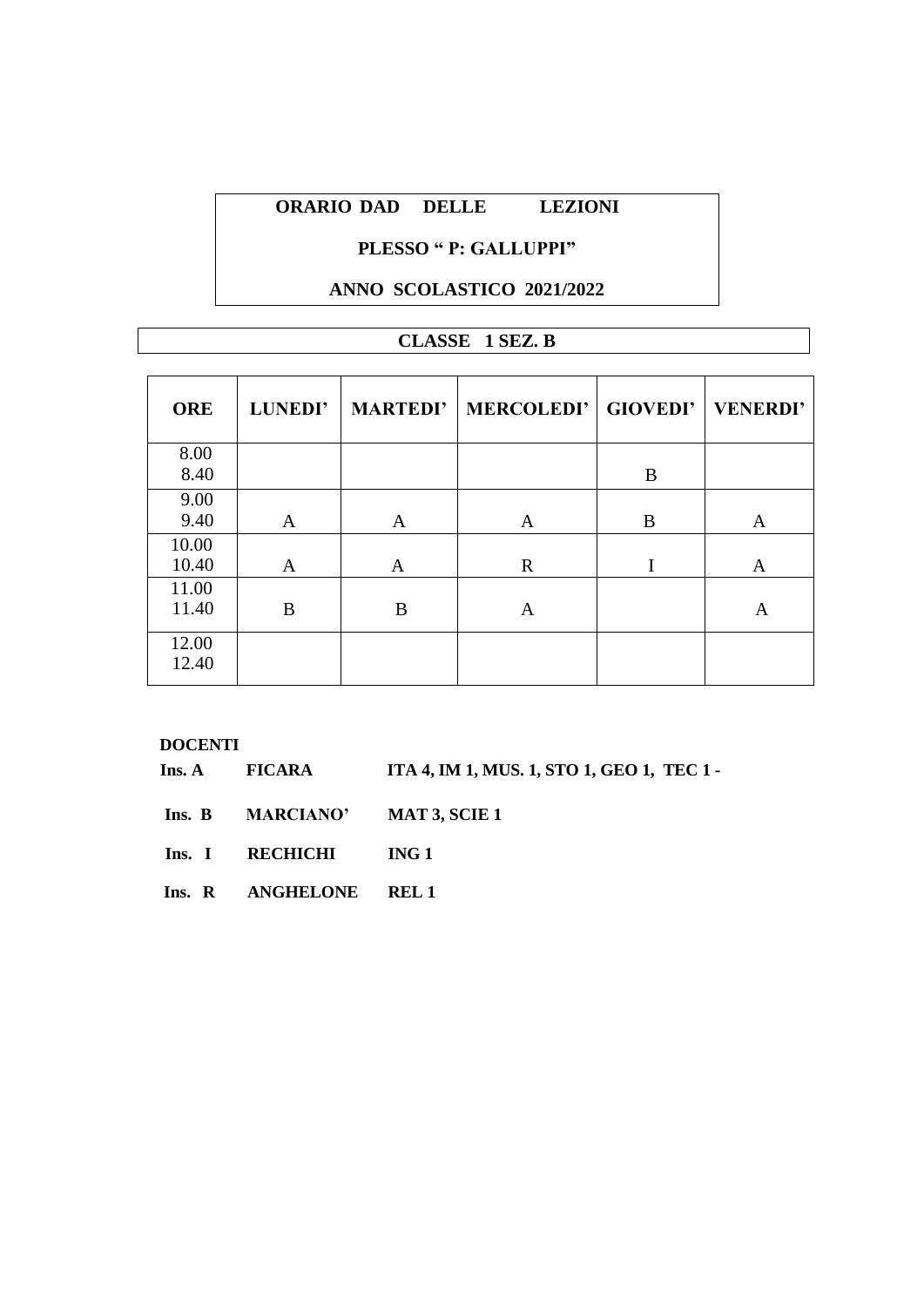#### **PLESSO "P. GALLUPPI"**

# **ANNO SCOLASTICO 2021/2022**

| CLASSE 2^ SEZ. A |              |                 |                              |              |              |  |  |
|------------------|--------------|-----------------|------------------------------|--------------|--------------|--|--|
| ORE              | LUNEDI'      | <b>MARTEDI'</b> | MERCOLEDI' GIOVEDI' VENERDI' |              |              |  |  |
| 8.00<br>8.45     | $\, {\bf B}$ | $\mathbf{A}$    |                              | $\mathbf{A}$ |              |  |  |
| 9.00<br>9.45     | $\, {\bf B}$ | ${\bf R}$       | $\mathbf C$                  | $\mathbf{A}$ |              |  |  |
| 10.00<br>10.45   | $\bf{B}$     |                 | $\mathbf{A}$                 | $\mathbf{A}$ | $\mathbf C$  |  |  |
| 11.00<br>11.45   | $\mathbf{A}$ | $\mathbf C$     | $\mathbf{A}$                 | $\mathbf C$  | $\, {\bf B}$ |  |  |
| 12.00<br>12.45   | $\mathbf{A}$ | $\mathbf C$     | $\mathbf{A}$                 |              | $\, {\bf B}$ |  |  |

- **Ins. A MAGNOLI ITA 7 ,IMM 1, ING 1**
- **Ins. B NERI MAT 5**
- **Ins. C SATULLO STO 1 ,GEO 1 , SCIE 1, MUS 1, TEC 1**
- **Ins. R ANGHELONE REL 1**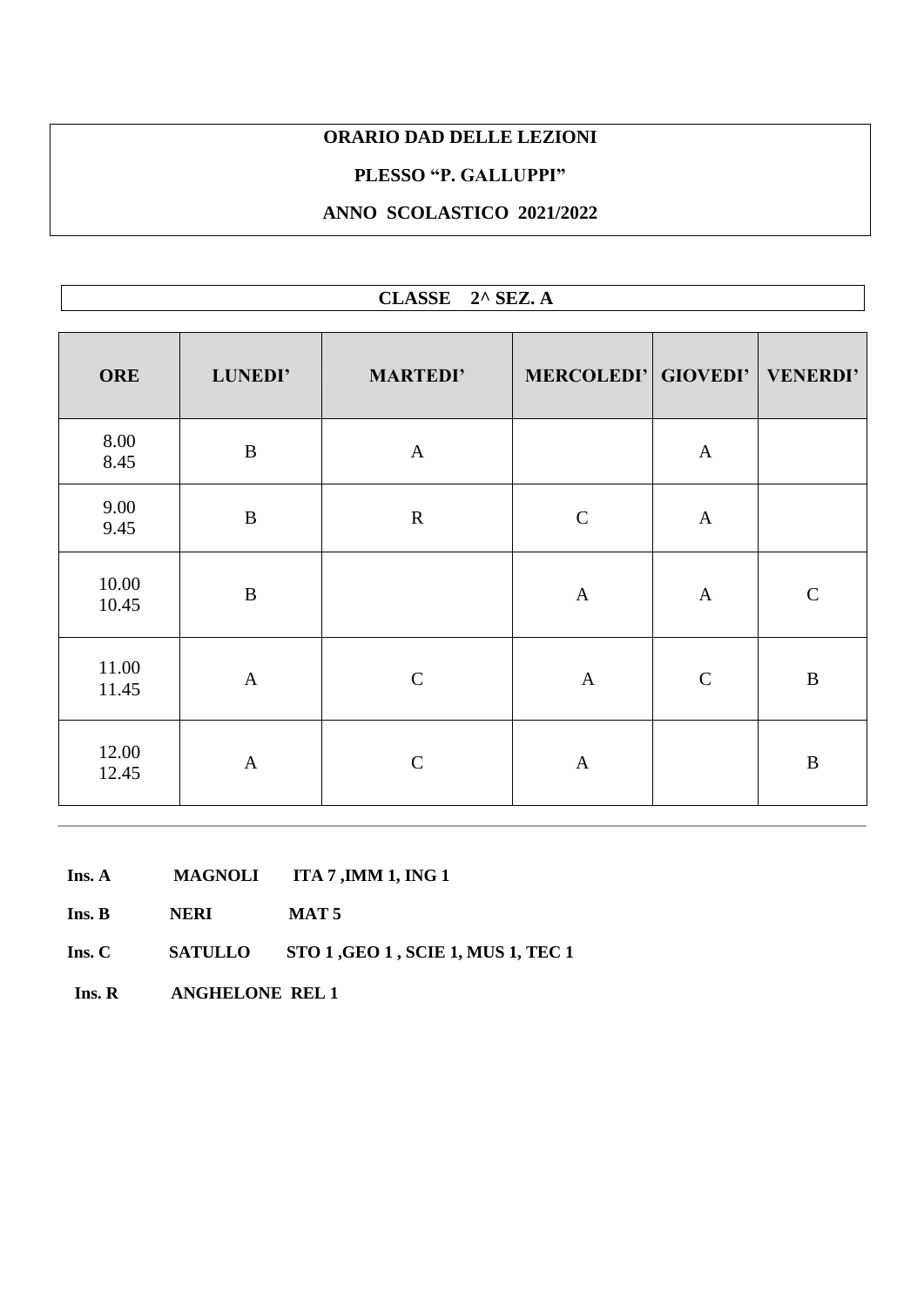# **ORARIO DAD DELLE LEZIONI PLESSO "P. GALLUPPI" ANNO SCOLASTICO 2021/2022**

# **CLASSE 2 SEZ. B**

| <b>ORE</b>     | <b>LUNEDI'</b> |              | MARTEDI' MERCOLEDI' | <b>GIOVEDI'</b> | <b>VENERDI'</b> |
|----------------|----------------|--------------|---------------------|-----------------|-----------------|
| 8.00<br>8.45   |                |              | $\mathbf{A}$        |                 | $\mathbf{A}$    |
| 9.00<br>9.45   | $\mathbf C$    |              | $\mathbf{A}$        | $\mathbf C$     | $\mathbf{A}$    |
| 10.00<br>10.45 | $\mathbf C$    | $\mathbf{A}$ | $\mathbf C$         | $\mathbf R$     | $\mathbf B$     |
| 11.00<br>11.45 | $\, {\bf B}$   | $\mathbf{A}$ | $\bf{B}$            | $\mathbf{A}$    | $\mathcal{C}$   |
| 12.00<br>12.45 | $\bf{B}$       | $\mathbf{A}$ | B                   | $\mathbf{A}$    |                 |

#### **DOCENTI**

**Ins.A MAGNOLI ITA 7, IMM 1, ING 1**

- **Ins. B NERI MAT 5**
- **Ins. C SATULLO STO 1, GEO 1, SCIE 1, MUS 1, TEC. 1**
- **Ins. R ANGHELONE REL 1**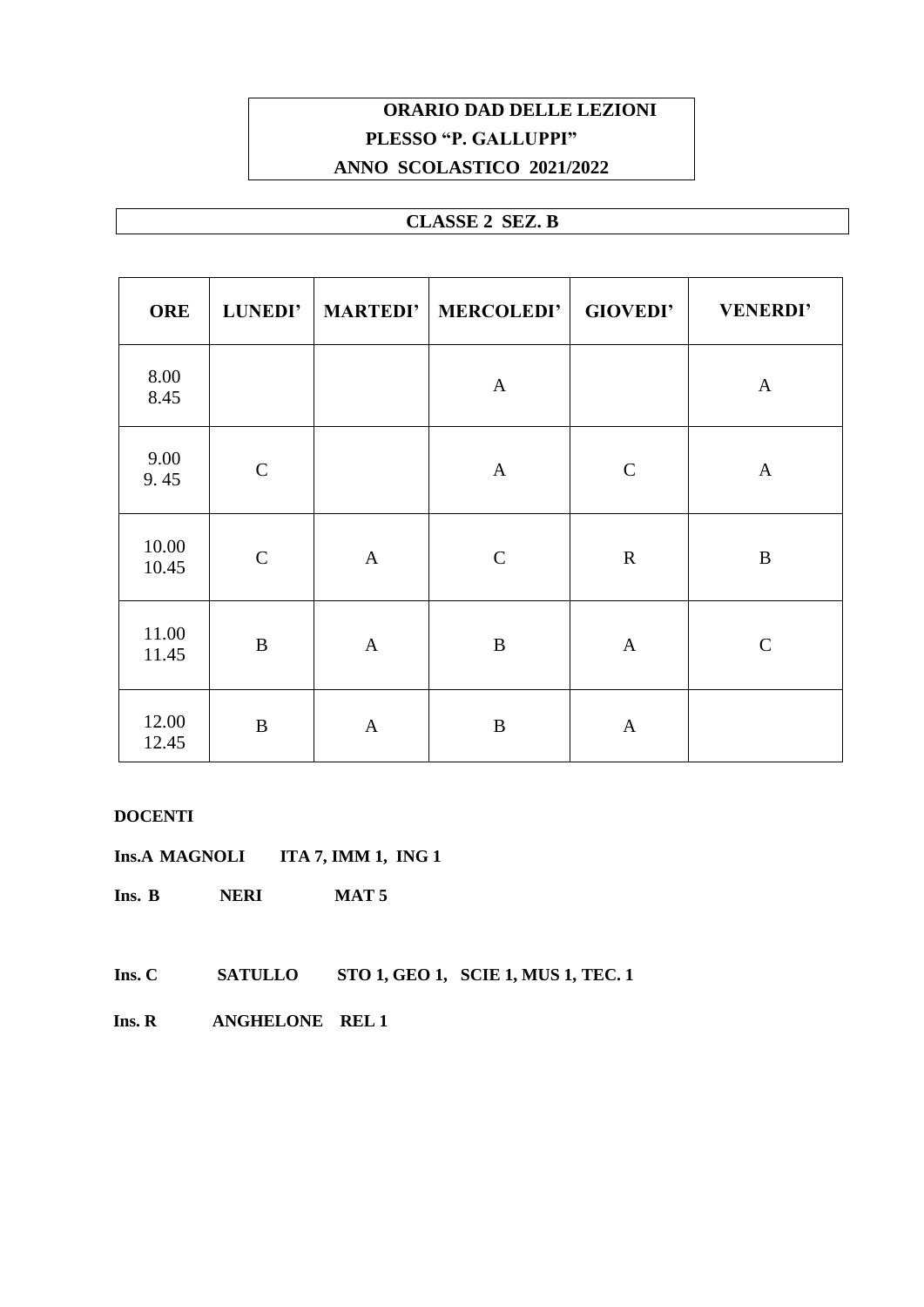# **ORARIO DAD DELLE LEZIONI PLESSO " P. GALLUPPI" ANNO SCOLASTICO 2021/2022**

# **CLASSE 3 SEZ. A**

| <b>ORE</b>     | <b>LUNEDI'</b> | <b>MARTEDI'</b> | <b>MERCOLEDI'</b> | <b>GIOVEDI'</b> | <b>VENERDI'</b> |
|----------------|----------------|-----------------|-------------------|-----------------|-----------------|
| 8.00<br>8.45   |                | $\mathbf{A}$    | $\, {\bf B}$      |                 |                 |
| 9.00<br>9.45   | $\bf{B}$       | A               |                   | A               | $\mathbf R$     |
| 10.00<br>10.45 | $\bf{B}$       | $\mathbf{A}$    | $\mathbf{A}$      | $\mathbf{A}$    | $\mathbf{A}$    |
| 11.00<br>11.45 | $\mathbf{A}$   | $\mathbf{A}$    | A                 | I               | A               |
| 12.00<br>12.45 | $\mathbf{A}$   |                 | B                 | B               | $\mathbf{A}$    |

- **Ins. A LABATE ITA 7, IMM 1, STO 1, GEO 1, SCIE 1, TEC 1, MUS 1-**
- **Ins. B OSTRO MAT 5**
- **Ins. I RECHICHI ING 1**
- **Ins. R ANGHELONE REL 1**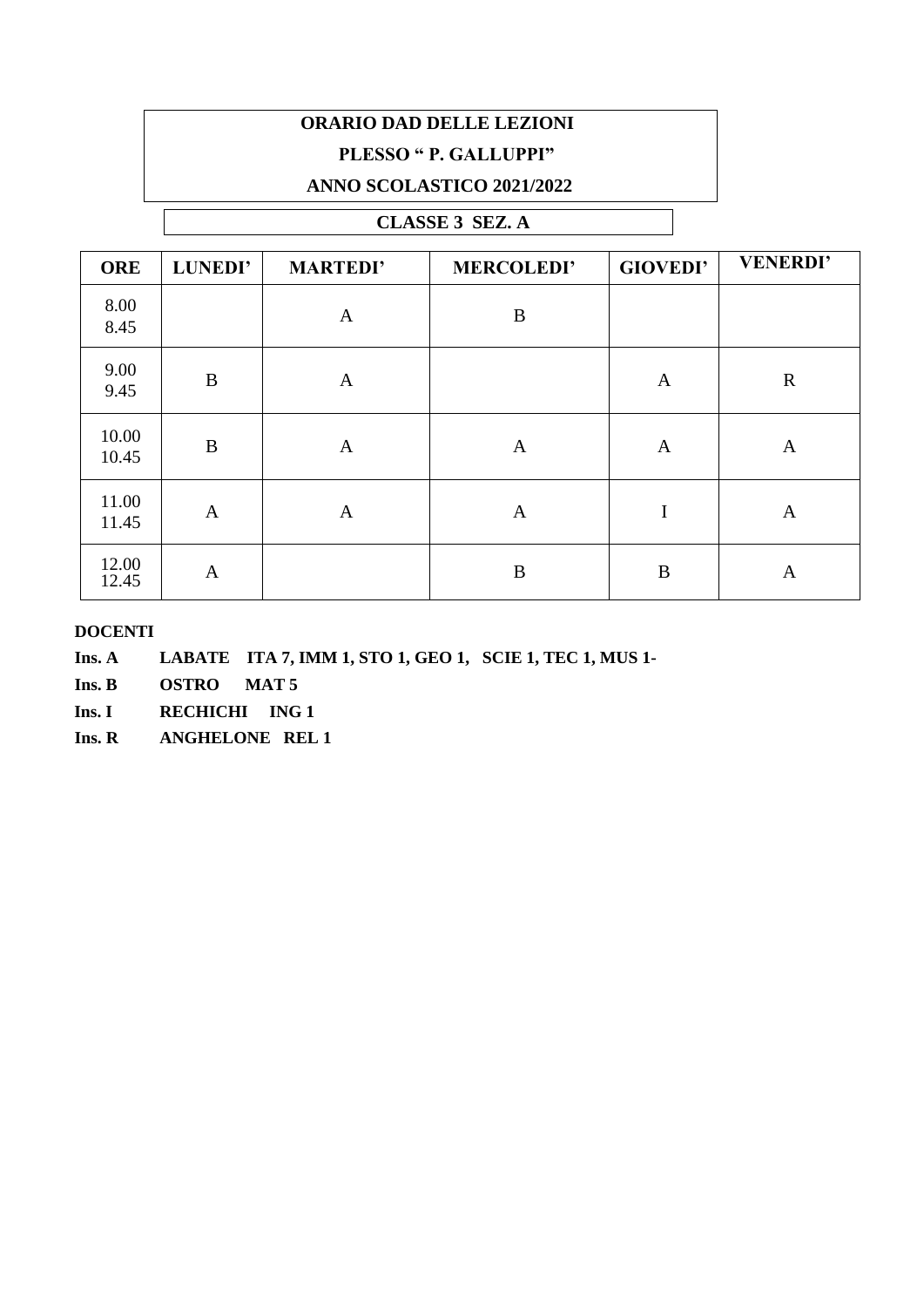# **PLESSO "P. GALLUPPI"**

### **ANNO SCOLASTICO 2021/2022**

# **CLASSE 3 SEZ. B**

| <b>ORE</b>     | <b>LUNEDI'</b>   | <b>MARTEDI</b> | <b>MERCOLEDI</b> | <b>GIOVEDI'</b> | <b>VENERDI'</b> |
|----------------|------------------|----------------|------------------|-----------------|-----------------|
| 8.00<br>8.45   |                  | $\mathbf{A}$   | $\mathbf{A}$     |                 |                 |
| 9.00<br>9.45   | $\mathbf{A}$     | $\mathbf{A}$   | $\mathbf{A}$     | I               | B               |
| 10.00<br>10.45 | $\mathbf R$      | A              | A                | A               | A               |
| 11.00<br>11.45 | $\boldsymbol{B}$ | $\bf{B}$       | $\bf{B}$         | A               | $\mathbf{A}$    |
| 12.00<br>12.45 | $\boldsymbol{B}$ |                |                  | A               | A               |

#### **DOCENTI**

**Ins. A SAMMARCO ITA 7 , IMM 1, STO 1, GEO 1, SCI 1, TEC 1 , MUS 1- Ins. B OSTRO MAT 5 Ins. I RECHICHI ING 1 Ins. R ANGHELONE REL 1**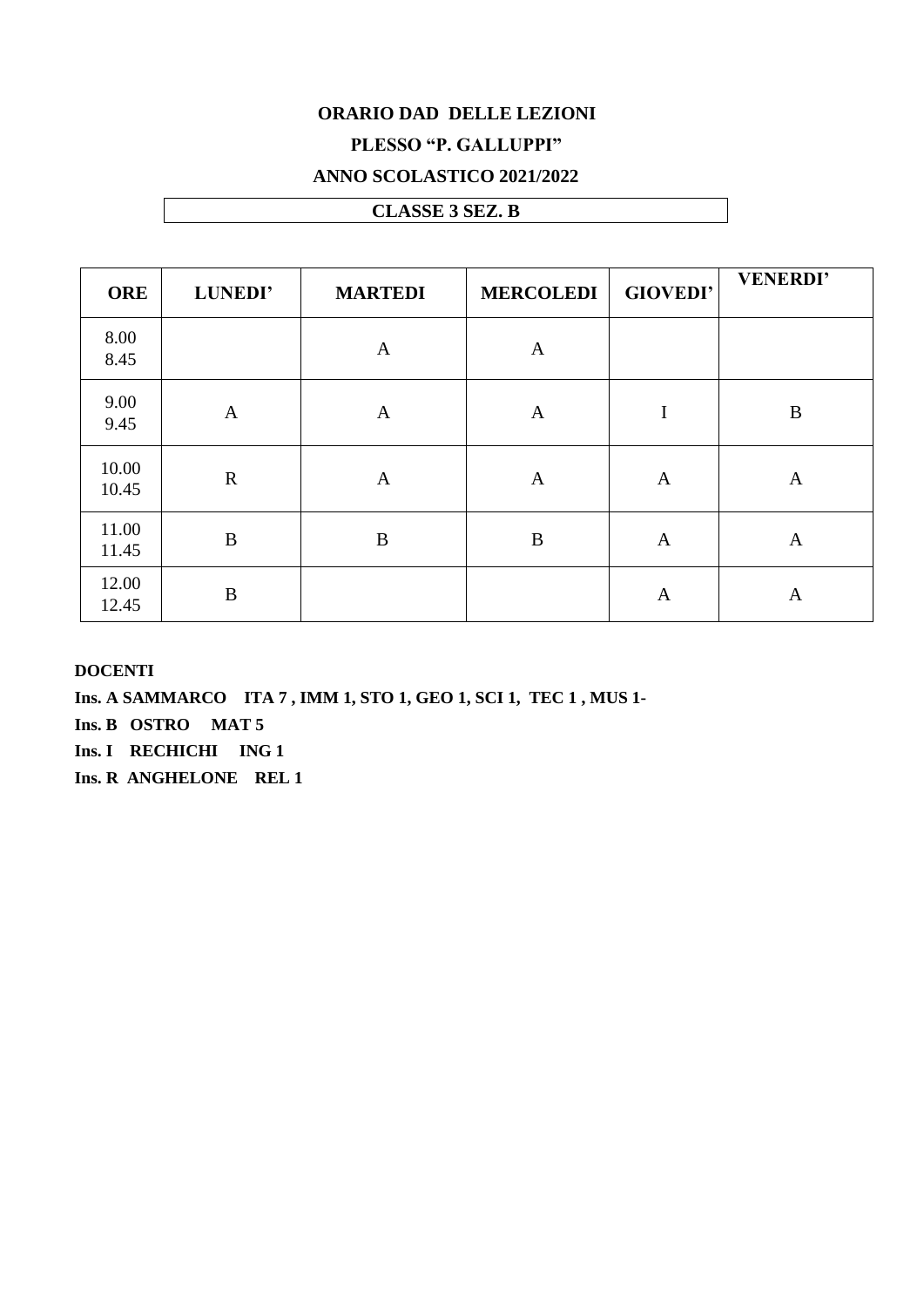# **ORARIO DAD DELLE LEZIONI PLESSO "GALLUPPI" ANNO SCOLASTICO 2021/2022**

# **CLASSE 4 SEZ. A**

| <b>ORE</b>     | LUNEDI'      | <b>MARTEDI'</b> | <b>MERCOLEDI'</b> | <b>GIOVEDI'</b> | <b>VENERDI'</b> |
|----------------|--------------|-----------------|-------------------|-----------------|-----------------|
|                |              |                 |                   |                 |                 |
| 8.00<br>8.45   |              | $\mathbf{A}$    |                   |                 |                 |
| 9.00<br>9.45   | I            | $\mathbf R$     | $\mathbf C$       | $\mathbf C$     | A               |
| 10.00<br>10.45 | $\mathbf{A}$ | $\mathbf{A}$    | $\mathbf{A}$      | $\mathbf C$     | $\bf{B}$        |
| 11.00<br>11.45 | $\mathbf{A}$ | $\bf{B}$        | $\mathbf{A}$      | $\bf{B}$        | B               |
| 12.00<br>12.45 | $\mathbf{A}$ | $\, {\bf B}$    | $\mathbf{A}$      | $\bf{B}$        |                 |

|        |                          | Ins. $A$ D'AGUI' M. ITA. 7, IM. 1, MUS.1 |
|--------|--------------------------|------------------------------------------|
| Ins. B | <b>MARTINO</b>           | MAT 5, TEC.1                             |
|        | Ins. I RECHICHI          | ING 1                                    |
|        | Ins. C PICCIOTTO         | <b>STOR. 1, GEOG.1, SCIE. 1</b>          |
|        | Ins. R BEVACQUA RELIG. 1 |                                          |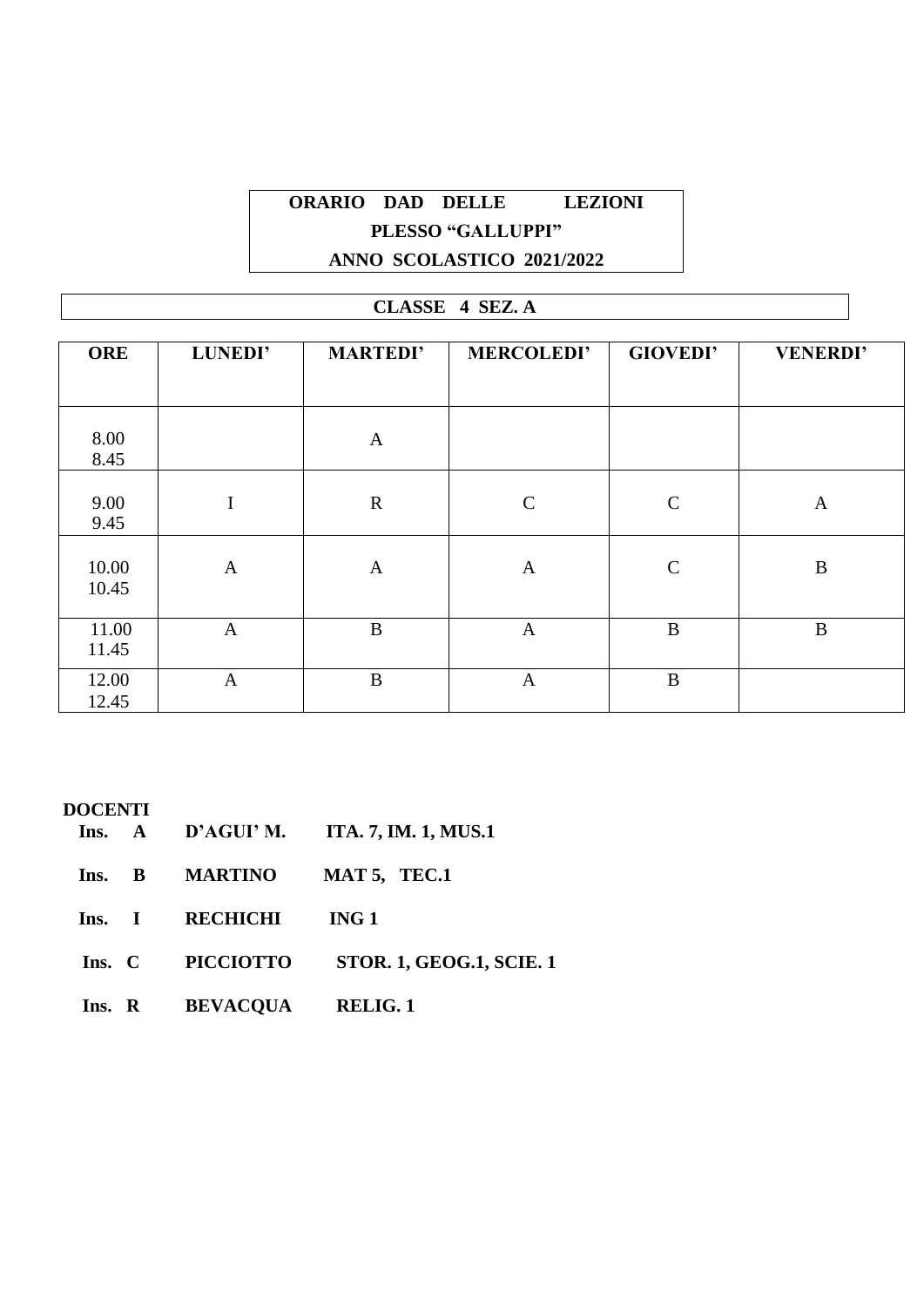## **PLESSO "GALLUPPI"**

# **ANNO SCOLASTICO 2021/2022**

## **CLASSE 4 SEZ. B**

| <b>ORE</b> | LUNEDI'       | <b>MARTEDI'</b> | <b>MERCOLEDI'</b> | <b>GIOVEDI'</b> | <b>VENERDI'</b> |
|------------|---------------|-----------------|-------------------|-----------------|-----------------|
|            |               |                 |                   |                 |                 |
|            |               |                 |                   |                 |                 |
|            | $\mathbf{A}$  | $\mathbf R$     | $\mathbf{A}$      |                 | $\mathbf{A}$    |
| 8.00       |               |                 |                   |                 |                 |
| 8.45       |               |                 |                   |                 |                 |
|            | $\mathbf{A}$  | $\bf{B}$        | $\mathbf{A}$      | $\bf{B}$        |                 |
| 9.00       |               |                 |                   |                 |                 |
| 9.45       |               |                 |                   |                 |                 |
|            | $\mathcal{C}$ | $\bf{B}$        | $\mathbf I$       | $\bf{B}$        | $\, {\bf B}$    |
| 10.00      |               |                 |                   |                 |                 |
| 10.45      |               |                 |                   |                 |                 |
|            | $\mathbf C$   | $\mathbf{A}$    | $\mathbf C$       | $\mathbf{A}$    | $\, {\bf B}$    |
| 11.00      |               |                 |                   |                 |                 |
|            |               |                 |                   |                 |                 |
| 11.45      |               |                 |                   |                 |                 |
| 12.00      |               | $\mathbf{A}$    |                   | $\mathbf{A}$    |                 |
| 12.45      |               |                 |                   |                 |                 |
|            |               |                 |                   |                 |                 |

# **DOCENTI**

**Ins. A D'AGUI' M. ITA7- IM.1, MUS.1**

| <b>OSTRO</b><br>Ins. B | <b>MAT 5, TEC. 1</b> |
|------------------------|----------------------|
|------------------------|----------------------|

**Ins. I RECHICHI ING 1**

**Ins. R BEVACQUA REL 1**

**Ins. C PICCIOTTO SCIE 1- ST. 1, GEOG. 1**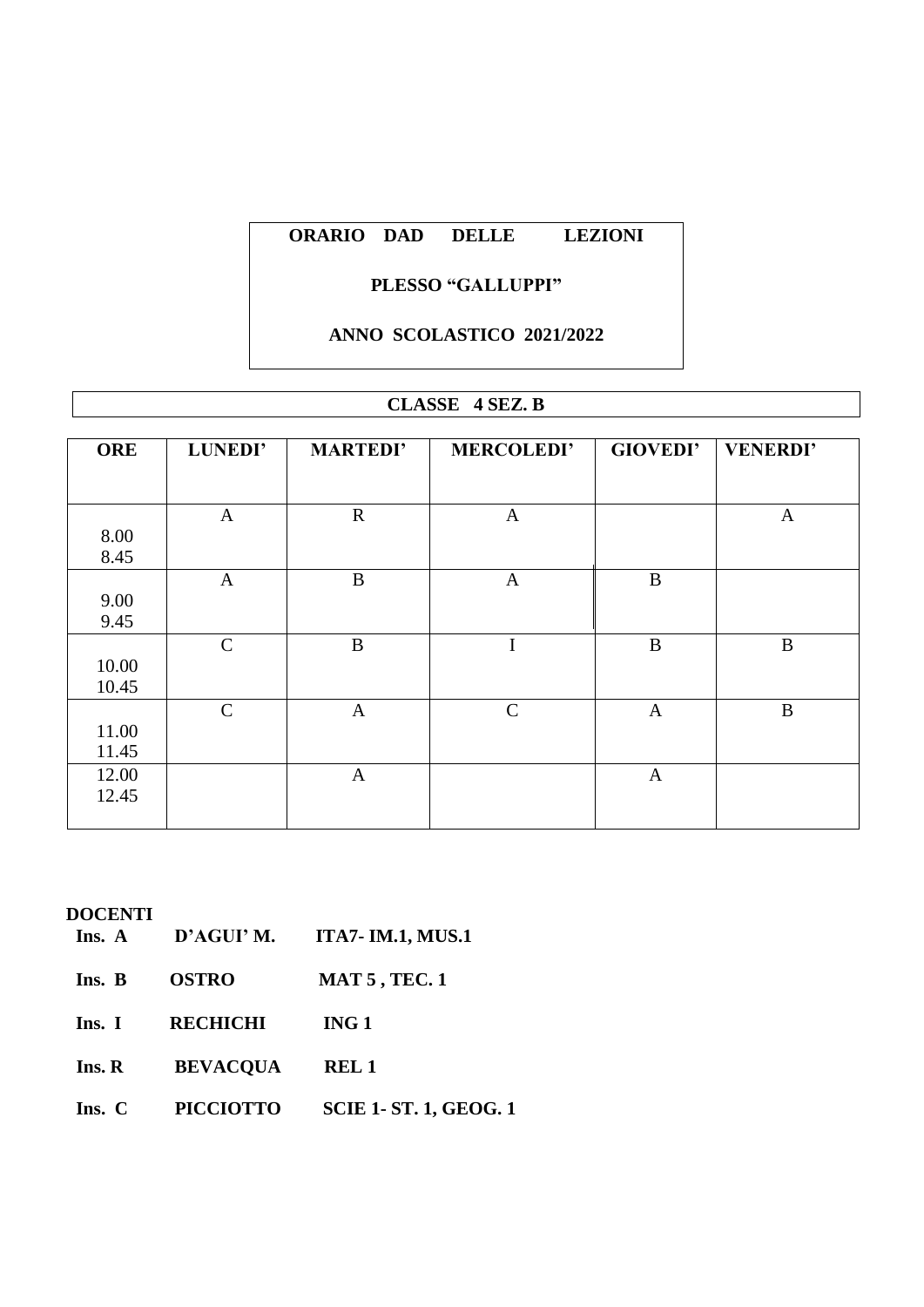# **PLESSO "GALLUPPI"**

# **ANNO SCOLASTICO 2021/2022**

# **CLASSE 4 SEZ. C**

| <b>ORE</b> | LUNEDI'      | <b>MARTEDI'</b> | <b>MERCOLEDI'</b> | <b>GIOVEDI'</b> | <b>VENERDI'</b> |
|------------|--------------|-----------------|-------------------|-----------------|-----------------|
|            |              |                 |                   |                 |                 |
|            |              |                 |                   |                 |                 |
| 8.00       | $\mathbf{A}$ | $\bf{B}$        |                   | $\mathbf{A}$    | B               |
| 8.45       |              |                 |                   |                 |                 |
|            | $\mathbf{A}$ | $\bf{B}$        | $\mathsf{C}$      | $\mathbf{A}$    | $\bf{B}$        |
| 9.00       |              |                 |                   |                 |                 |
| 9.45       |              |                 |                   |                 |                 |
|            | $\mathsf{C}$ | B               | $\mathbf{A}$      | D               | $\mathbf R$     |
| 10.00      |              |                 |                   |                 |                 |
| 10.45      |              |                 |                   |                 |                 |
|            | $\mathbf{A}$ | $\mathsf{C}$    | $\mathbf{A}$      | $\mathsf{C}$    |                 |
| 11.00      |              |                 |                   |                 |                 |
| 11.45      |              |                 |                   |                 |                 |
|            | $\mathbf{A}$ |                 |                   |                 | D               |
| 12.00      |              |                 |                   |                 |                 |
| 12.45      |              |                 |                   |                 |                 |

#### **DOCENTI**

**.**

| Ins. A MONACO    | ITA 7, ING $1$                      |
|------------------|-------------------------------------|
| Ins. B MARTINO   | <b>MAT 5</b>                        |
| Ins. C STELITANO | <b>STO 1, GEO 1, SCIE 1, TEC. 1</b> |
| Ins. D NOCERA    | <b>IM.1, MUS 1</b>                  |
| Ins. R ANGHELONE | <b>REL.1</b>                        |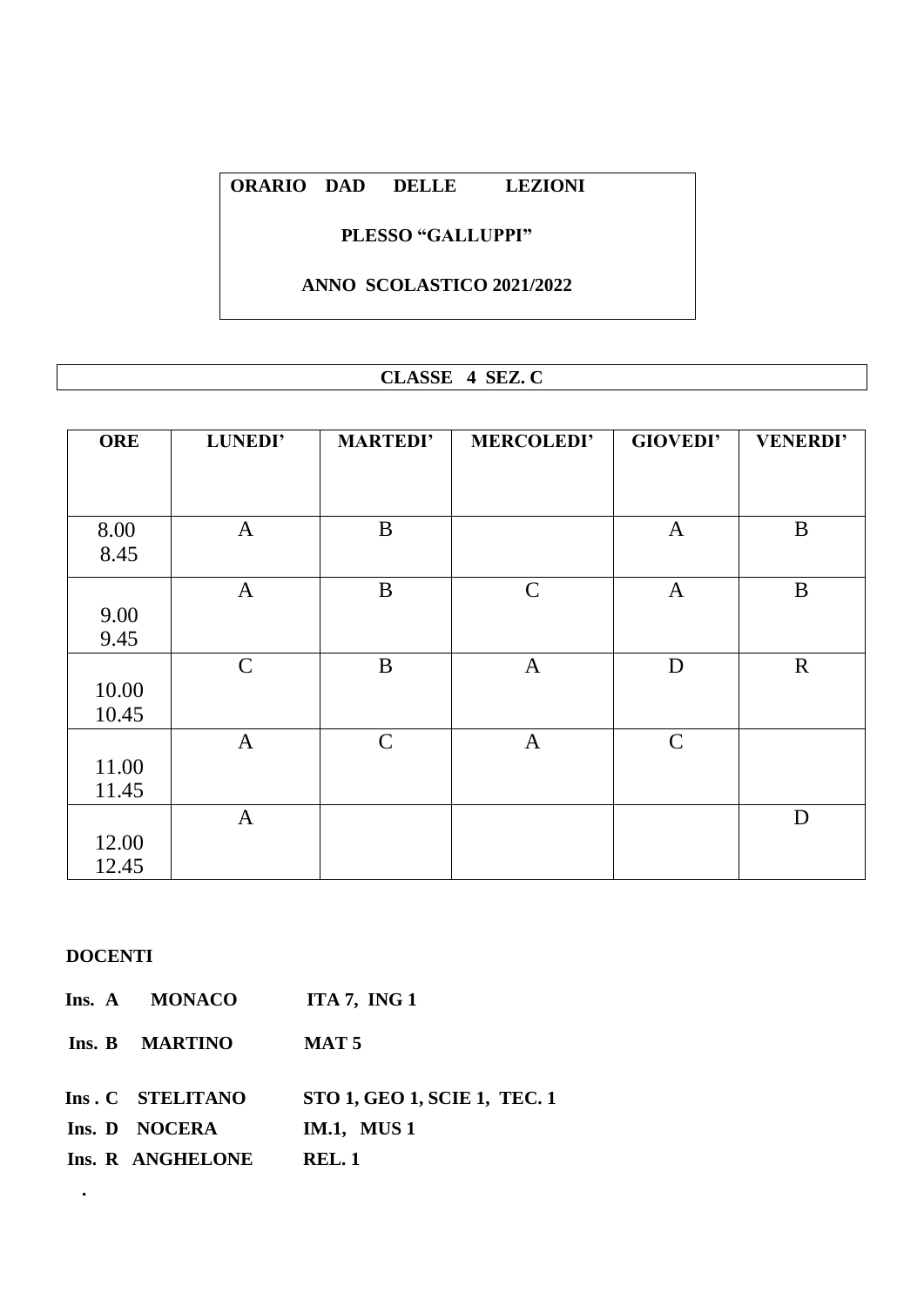#### **PLESSO "GALLUPPI"**

#### **ANNO SCOLASTICO 2021/2022**

# **CLASSE 4^ SEZ. D**

| <b>ORE</b> | LUNEDI'      | <b>MARTEDI'</b> | <b>MERCOLEDI'</b> | <b>GIOVEDI'</b> | <b>VENERDI'</b> |
|------------|--------------|-----------------|-------------------|-----------------|-----------------|
|            |              |                 |                   |                 |                 |
|            |              |                 |                   |                 |                 |
|            | B            | D               | $\mathbf{A}$      | B               |                 |
| 8.00       |              |                 |                   |                 |                 |
| 8.45       |              |                 |                   |                 |                 |
|            | $\bf{B}$     | D               | $\mathbf{A}$      | $\bf{B}$        | $\mathsf{C}$    |
| 9.00       |              |                 |                   |                 |                 |
| 9.45       |              |                 |                   |                 |                 |
|            | $\mathbf{A}$ | $\mathsf{C}$    |                   | $\mathbf{A}$    | $\mathsf{C}$    |
| 10.00      |              |                 | $\, {\bf B}$      |                 |                 |
| 10.45      |              |                 |                   |                 |                 |
|            | $\mathsf{C}$ | $\mathbf{A}$    |                   | $\mathbf{A}$    | $\mathbf{A}$    |
| 11.00      |              |                 | $\mathbf R$       |                 |                 |
| 11.45      |              |                 |                   |                 |                 |
|            |              | $\mathbf{A}$    |                   |                 |                 |
| 12.00      |              |                 |                   |                 |                 |
| 12.45      |              |                 |                   |                 |                 |

|  | Ins. A/I MONACO | ITA 7, ING $1$   |
|--|-----------------|------------------|
|  | Ins. B MARTINO  | MAT <sub>5</sub> |

- **Ins. R BEVACQUA REL 1**
- **Ins . C STELITANO STO 1, GEO 1, SCIE 1, TEC 1-**
- **Ins. D NOCERA IMM 1, MUS 1.**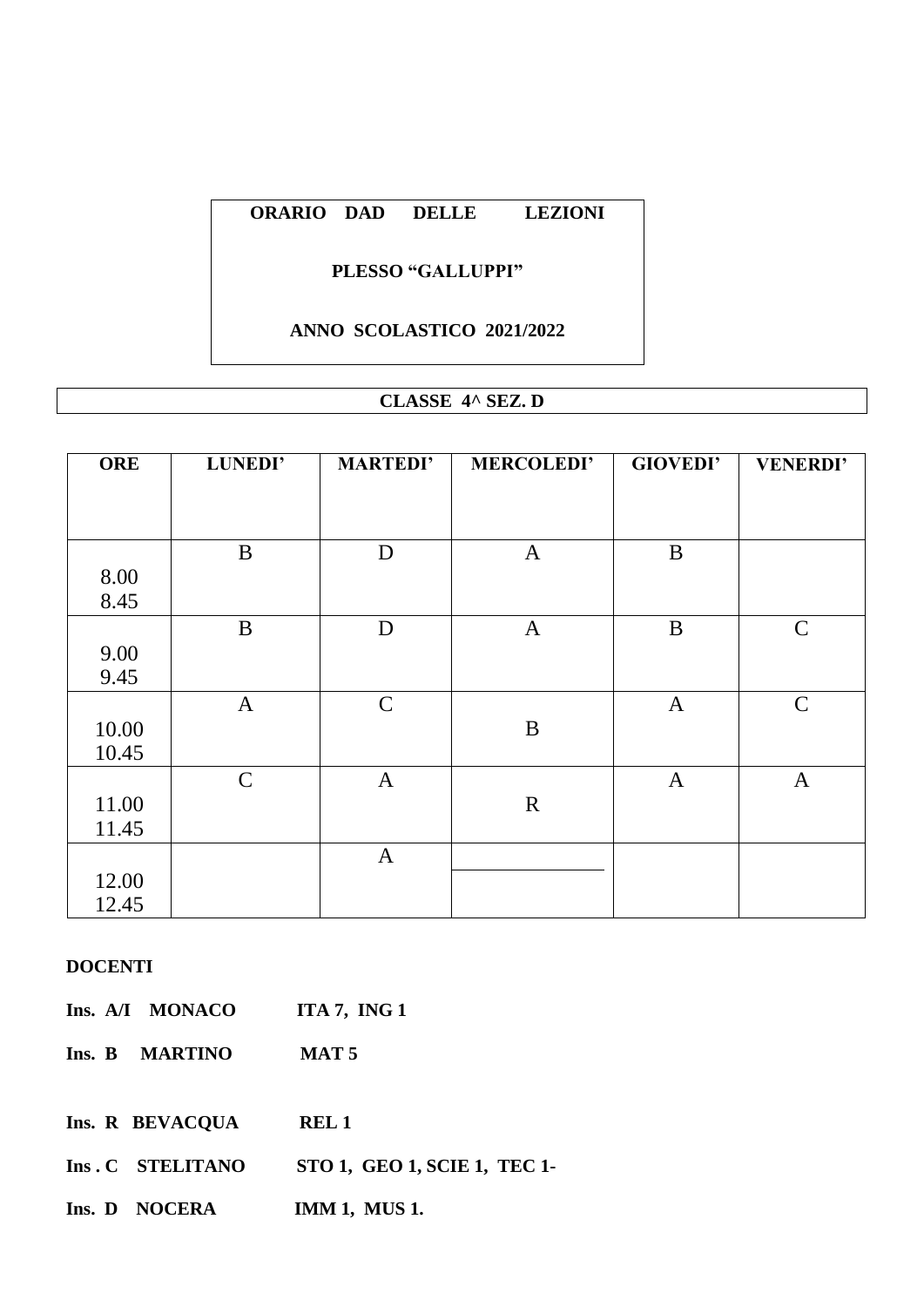# **ORARIO DAD DELLE LEZIONI PLESSO "GALLUPPI"**

#### **ANNO SCOLASTICO 2021/2022**

#### **CLASSE 5^ SEZ. A**

| <b>ORE</b>     | LUNEDI'        | <b>MARTEDI'</b>       | <b>MERCOLEDI'</b> | <b>GIOVEDI'</b>       | <b>VENERDI'</b>       |
|----------------|----------------|-----------------------|-------------------|-----------------------|-----------------------|
| 8.00<br>8.45   |                |                       |                   |                       |                       |
| 9.00<br>9.45   | $\overline{B}$ | $\boldsymbol{\rm{A}}$ | $\overline{R}$    | $\mathbf{A}$          | $\mathbf{A}$          |
| 10.00<br>10.45 | $\overline{C}$ | $\overline{C}$        | $\mathbf{A}$      | $\boldsymbol{\rm{A}}$ | $\boldsymbol{\rm{A}}$ |
| 11.00<br>11.45 | $\mathbf A$    | $\overline{B}$        | $\mathbf A$       | $\mathbf A$           | $\mathbf A$           |
| 12.00<br>12.45 | $\mathbf{A}$   | $\mathbf A$           | $\mathbf A$       | $\mathbf{A}$          | $\mathbf{A}$          |
|                |                |                       |                   |                       |                       |
|                |                |                       |                   |                       |                       |
|                |                |                       |                   |                       |                       |

#### **DOCENTI**

**Ins. A NICOLO' ITA 7 ,IMM 1, STO 1, GEO 1, MAT 5 + 5 T. P.**

**Ins. B NOCERA TEC. 1 , SCIEN. 1 + 3 T.P.**

**Ins. C D'AGUI' A. ING 1 , MUS. 1 + 5 T. P.** 

**Ins. R ANGHELONE REL 1**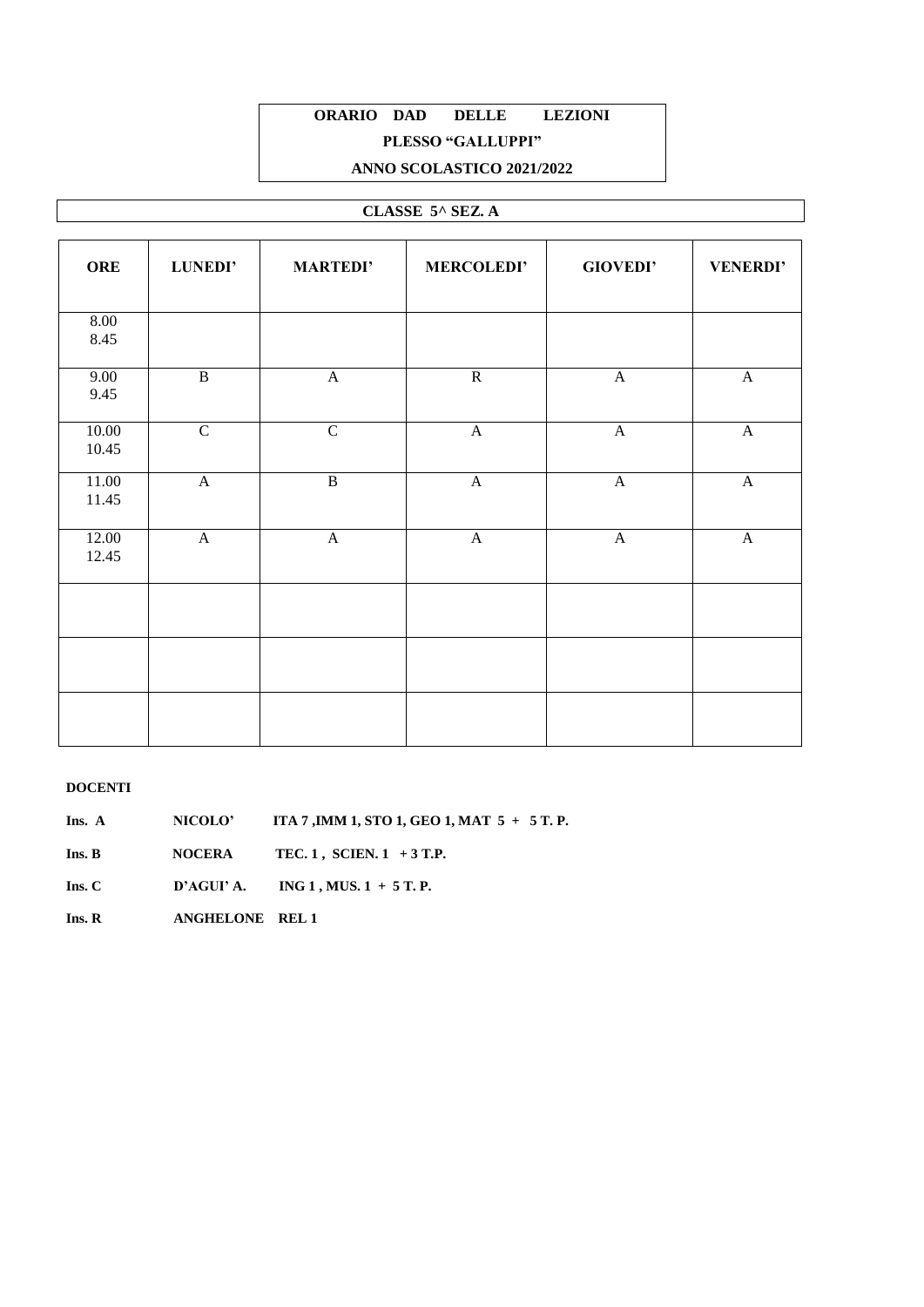#### **PLESSO " P. GALLUPPI"**

#### **ANNO SCOLASTICO 2021/2022**

#### **CLASSE 5 SEZ. B**

| <b>ORE</b>     | LUNEDI'      | <b>MARTEDI'</b> | <b>MERCOLEDI'</b> | <b>GIOVEDI'</b> | <b>VENERDI'</b> |
|----------------|--------------|-----------------|-------------------|-----------------|-----------------|
|                | $\mathbf{A}$ |                 | B                 | $\mathbb{R}$    |                 |
| 8.00<br>8.45   |              |                 |                   |                 |                 |
| 9.00<br>9.45   | $\mathbf{A}$ | $\mathbf{A}$    | $\mathbf{A}$      | B               | A               |
| 10.00<br>10.45 | $\mathbf{A}$ | $\mathbf{A}$    | $\mathbf{A}$      | B               | $\mathsf{C}$    |
| 11.00<br>11.45 | B            | $\mathcal{C}$   | $\mathbf{A}$      |                 | $\mathcal{C}$   |
| 12.00<br>12.45 | B            | I               | B                 |                 |                 |

| <b>DOCENTI</b><br>Ins. A | <b>AMICO</b>           | <b>ITA 7, STO 1, GEO 1</b> |
|--------------------------|------------------------|----------------------------|
| Ins. B                   | <b>GIUNTA</b>          | <b>MAT 5, SCIE 1</b>       |
| Ins. C                   | D'AGUI' A.             | <b>MUS 1, TEC 1, IMM 1</b> |
| Ins. R                   | <b>ANGHELONE REL 1</b> |                            |
| Ins. I                   | <b>PICCIOTTO</b>       | INGL.1                     |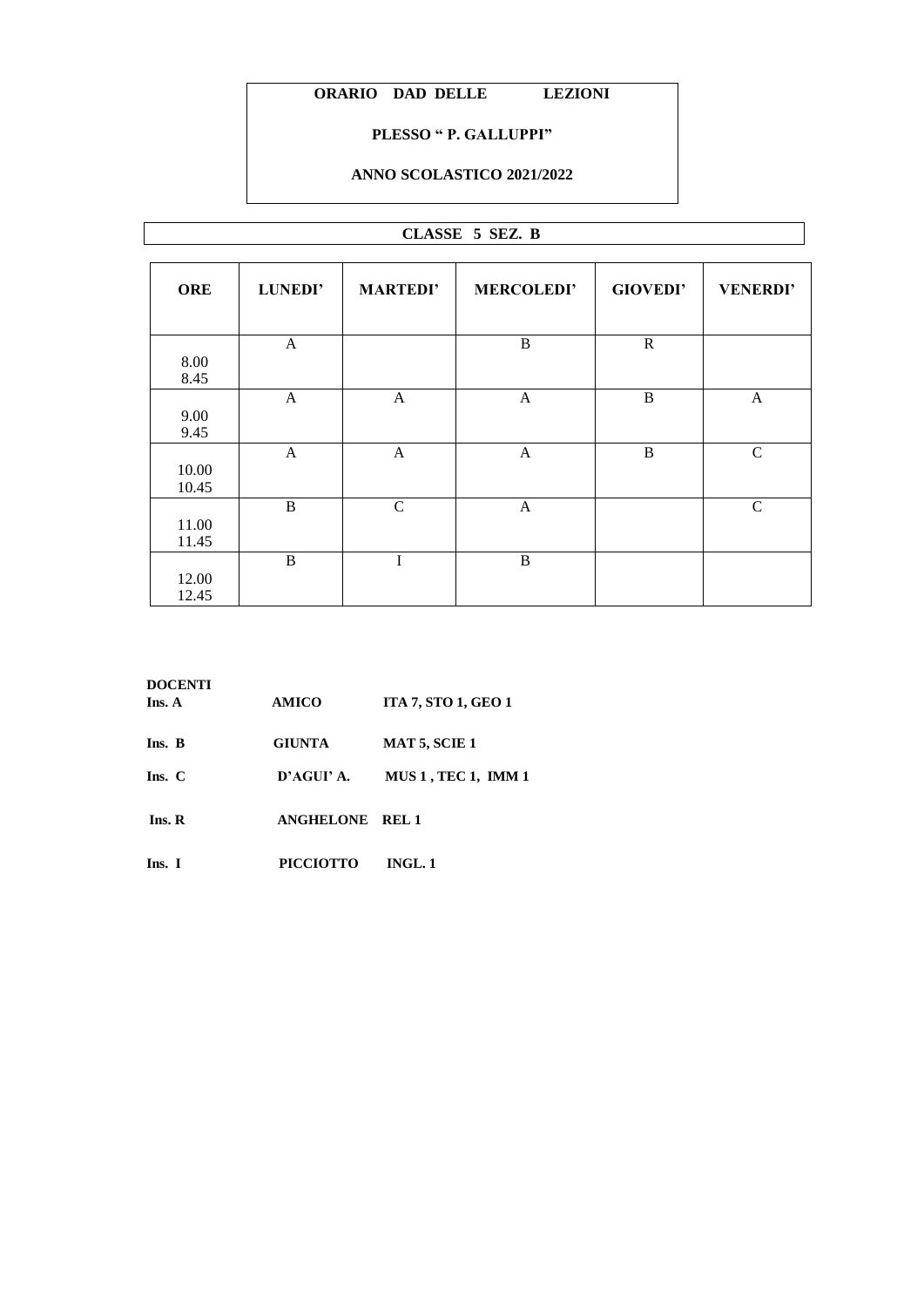# **ORARIO DAD DELLE LEZIONI PLESSO " P. GALLUPPI" ANNO SCOLASTICO 2021/2022**

#### **CLASSE 5 SEZ. C**

| <b>ORE</b>     | <b>LUNEDI'</b> | <b>MARTEDI'</b> | <b>MERCOLEDI'</b> | <b>GIOVEDI'</b> | <b>VENERDI'</b> |
|----------------|----------------|-----------------|-------------------|-----------------|-----------------|
|                |                |                 |                   |                 |                 |
|                |                |                 |                   |                 |                 |
| 8.00<br>8.45   |                |                 |                   |                 | A               |
| 9.00<br>9.45   | $\, {\bf B}$   | $\mathbf{A}$    | $\mathbf{A}$      | A               | A               |
| 10.00<br>10.45 | $\mathbf B$    | $\mathbf{A}$    | $\mathbf{A}$      | A               | $\, {\bf B}$    |
| 11.00<br>11.45 | $\mathbf I$    | $\mathbf{A}$    | $\mathbf{A}$      | A               | $\bf{B}$        |
| 12.00<br>12.45 | $\mathbf R$    |                 | $\mathbf{A}$      | $\mathbf{A}$    | B               |

| <b>DOCENTI</b> |               |                                                              |
|----------------|---------------|--------------------------------------------------------------|
| Ins. A         |               | SCOPELLITI ITA 7, STO 1, GEO 1, TEC 1, IMM 1, MUS 1, SCIE. 1 |
| Ins. B         | <b>GIUNTA</b> | <b>MAT5</b>                                                  |
| Ins. I         | D'AGUI' A.    | ING 1                                                        |

 **Ins. R ANGHELONE REL 1**